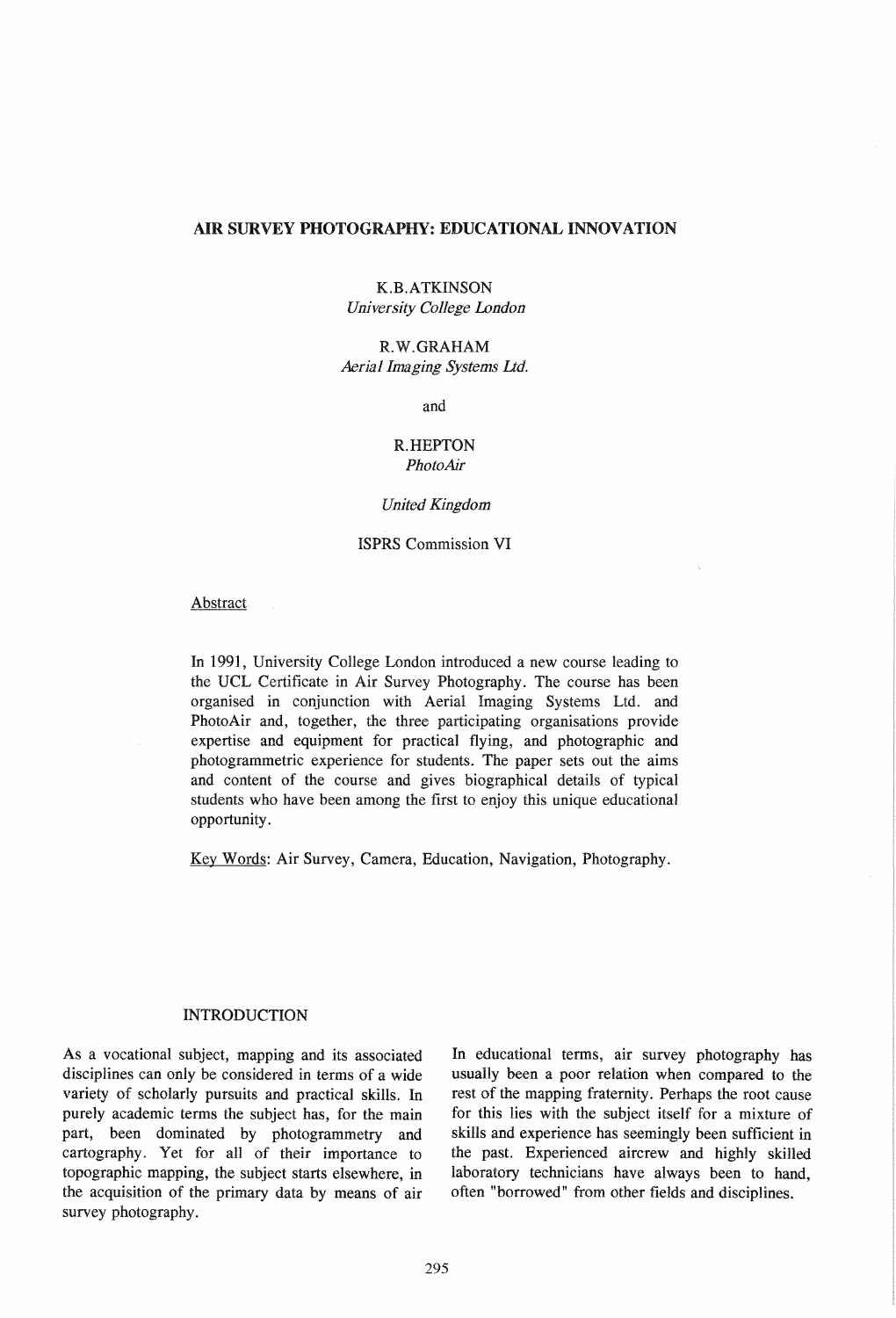In the United Kingdom, the major source of training for aerial photographers has been the Royal Air Force which, since the First World War, has trained thousands of qualified photographers to use and service a variety of air cameras as well as to process air films and to produce mosaics. Although RAF courses established the maiority of trained photographers, up to 1960 at least (when the subject became a part of general education), only a few had specific experience in mapping. In the meantime, commercial survey companies provided on-the-job training to mostly former RAF personnel employed as survey flight navigators, camera operators and laboratory technicians, a system not without merit at the time, but soon to become inefficient for an industry that needed to keep up with the latest developments in technology and method.

By 1971, the International Institute for Aerospace Survey and Earth Sciences (ITC) had moved from Delft to Enschede, The Netherlands where courses in aerial photography became well established. For the next 20 years, the one year ITC Diploma courses in Air Survey Photography provided a valuable service for the international mapping community. With custom designed laboratories, its own twin engined survey aircraft (Piper Navajo Chieftain) complete with Zeiss RMK or Wild RC10 cameras and supported with various survey simulators, the course expanded and became ever more efficient, to the point of being vastly uneconomic! As with many an enterprise, as soon as things become ideal, they also become too expensive. Finally the ITC course ended in 1990.

## THE UNIVERSITY COLLEGE LONDON CERTIFICATE IN AIR SURVEY PHOTOGRAPHY (CASP)

In order to retain the initiative established by lTC, a similar but shorter four month course in air survey photography was established by the Department of Photogrammetry and Surveying at University College London, in co-operation with two commercial survey companies, Aerial Imaging Systems Ltd., which specialises in consultancy and training, and PhotoAir, which provides the aircraft and laboratory facilities. The first CASP course was conducted from April to August, 1991.

The nature of the CASP course is to offer a foundation study of four months covering the basic principles of air survey navigation and photography, with elements of photogrammetry, cartography, remote sensing and aviation in support. The course is

costed realistically and, as a foundation course, is predominantly theoretical in content, the overall principle being to learn on the ground and practice in the air. To this end,the course is about 65 per cent theoretical. It covers all aspects currently required by students who need a refresher course as well as those who require initial training in the subject.

Since practical training for survey flying is expensive and, in many cases, is best experienced with the survey organisation concerned, the UCL CASP course is designed to provide the most economic and cost effective training possible. It gives a sound theoretical foundation supported by intensive demonstration and adequate supervised practical experience.

A considerable number of trained and experienced air survey personnel, including many ITC alumni, now require further training in a variety of subjects (such as advanced survey navigation methods) and so the CASP course is designed to enable further practical training in a number of specialised areas. These advanced additional courses are provided by Aerial Imaging Systems Ltd. (AIS) and PhotoAir and are extra to the CASP course (Appendix A).

## DETAILS OF THE CASP CURRICULUM

The four month CASP course is divided into two parts , separated by a week in which students visit air survey and photographic organisations in Belgium.

Part 1 is held at University College London and is mainly theoretical, together with demonstrations and educational visits. Instruction is provided by staff of University College London (UCL) and Aerial Imaging Systems Ltd. (AIS).

## Part 1 Studies

Week 1 (UCL/AIS). Registration and introduction to the course. Mathematics. Calculator software. Visit to PhotoAir.

Week 2 (AIS). Photography, cameras, air survey cameras. Basic mission calculations. Types of mission, specifications, mapping cameras, small format cameras, photographic theory, image quality, film processing.

Week 3 (UCL). Introduction to photogrammetry. Photographic geometry, scale and cover. Map projections. Demonstrations.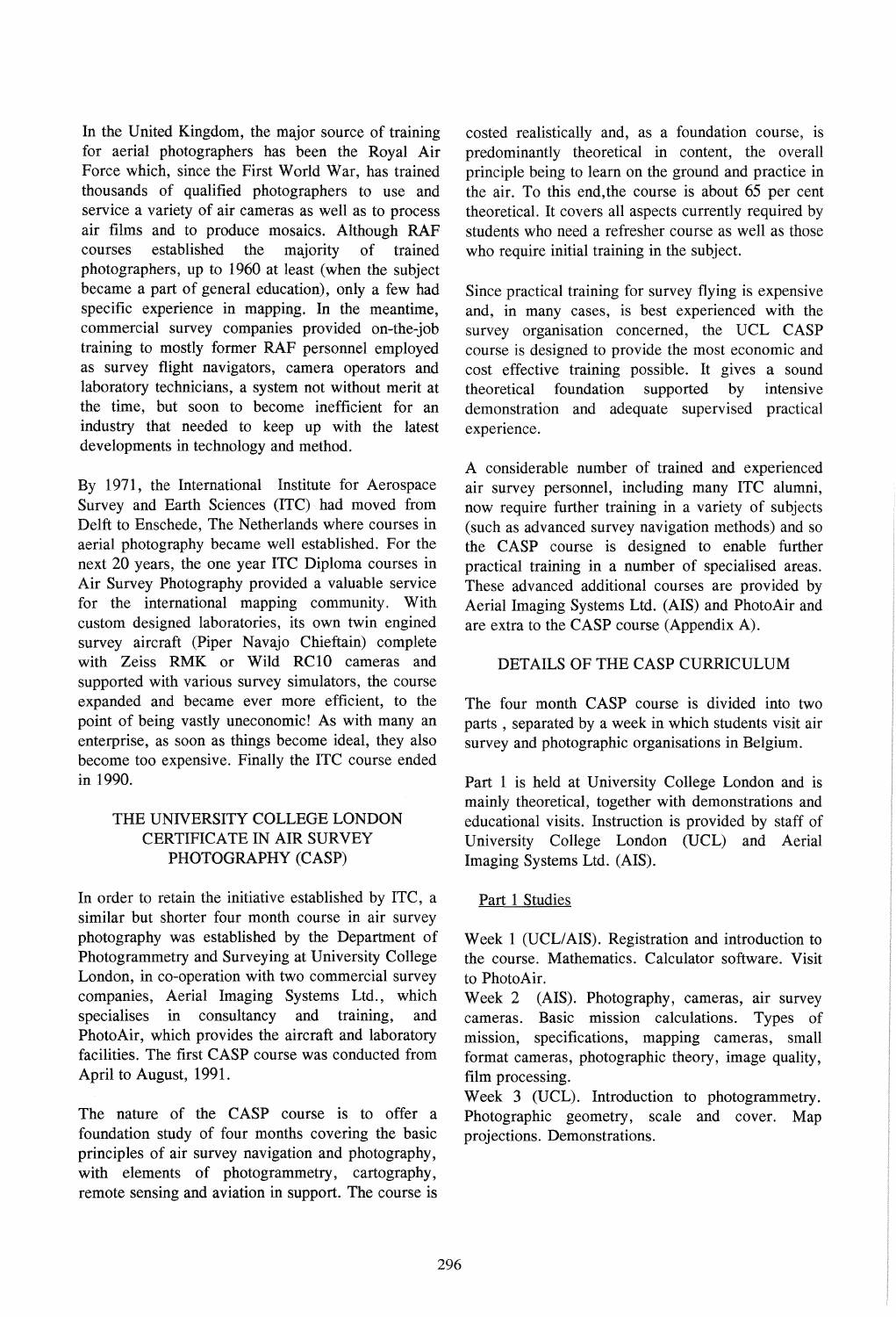Week 4 (UCL). Vision, depth perception, stereoscopy, parallax. Geometry of image and map. Measurement principles. Practical exercises.

Week 5 (UCL). Principles and methods of stereoplotting. Ground control, aerial triangulation. Practical exercises.

Week 6 (UCL). Aerial triangulation, rectification, orthophotography. Practical exercises.

Week 7 (UCL). Cartography (held at King's College London Study Centre in Sussex). Visit to Ordnance Survey, Southampton. Study break. Coursework submission for Part 1.

Week 8 (AIS). Basic navigation. Projections used in air navigation. Definitions. Instruments, atmosphere, flight planning, calculation. Principles of flight. Inflight recognition of terrain features, meteorology, map reading, scale of flight maps. Aeromedical instruction.

Week 9 (AIS). Mission planning and survey navigation. Tolerances, reference elevations, mountainous terrain. Mission preparation (Peterborough area), overlays, flight lines, block pattern flying. Contract tendering, project management, permit applications, aircraft, equipment and materials. Reporting.

Week 10 (AIS). Basic radio, enroute navigation. Charts and planning. Electronic aids for survey navigation. Doppler, inertial, satellite systems, GPS (demonstrations). Aircraft systems, costing and modifications. Air camera and navigation sight installations.

Week 11 (AIS). Photographic theory for aerial survey. Physical and chemical properties of materials. Sensitometry. Monochrome, colour and infrared materials. Laboratory design. Air film processing, field and laboratory methods, machine processing. Processing control, water and temperature control.

Week 12 (AIS). Selection of air films for specific tasks. Film faults (practical analysis). Image quality, exposure, processing, granularity, haze, image motion, effect of turbulance, FMC systems. MTF, OTF, Fourier and edge gradient analysis, microdensitometer application. Digital imagery, CCD cameras. Theory of colour materials. Printing methods, basic and electronic, print materials. Multispectral photography for remote sensing. Oblique photography. Small format systems.

Week 13. Examinations for Part 1. Visit to Belgium (Eurosense and Agfa Gevaert). Students follow a detailed programme of instruction with visits to a number of laboratories. The visit is completed with practical survey flying in a Eurosense aircraft fitted with a Leica (Wild) RC20 air survey camera with FMC. The Agfa Gevaert air films are processed by each student.

# Part 2 Studies

Part 2 of the CASP course lasts for one month, is held at PhotoAir in Yaxley, near Peterborough, Cambridgeshire and is entirely practical. Instruction is provided by AIS staff with the considerable assistance of staff and facilities of Photo Air.

PhotoAir provide two aircraft equipped for survey:

- (i) Cessna 337 twin engined aircraft fitted with a large format (mapping) camera, navigation sight, RNAV and survey GPS  $(CCNS 4)$ ; and
- (ii) Cessna 172 fitted with a calibrated 70 mm survey camera, video and optical navigation sight, RNAV and survey GPS (CPNS).

During Part 2 of the course, students put into practice the lessons and excersises conducted in Part 1. Each student will log at least 10 hours of flying, during which time the student will be responsible for the flight planning, navigation and camera operation of a variety of missions. Students will process their own air films, both 70 mm and 230 mm, using various processing methods. In addition, the manufacturers will demonstrate the Zeiss (Oberkochen) RMK TOP and Zeiss (Jena) LMK\_ 2000 camera systems. During these periods, all students will have an opportunity to use these cameras (with and without FMC) either on the simulator or in flight, according to flying conditions at the time. Film processing, printing, diapositive and loose mosaic production is conducted at PhotoAir and is supported by a visit to the laboratories of the Cambridge University Committee for Aerial Photography.

Special consideration is given to GPS survey navigation during Part 2 of the course. This allows students to compare their navigation skills when using a conventional navigation sight with their results from GPS navigation, determined from a photographic index from their missions. All students are given an opportunity to plan, compute, fly and analyse a mission employing one or both of the AIS survey systems (CCNS 4 or CPNS).

### **SUMMARY**

By the end of the CASP course, each student should be sufficiently prepared to engage in aerial survey at a basic level. No claims are made to suggest that, at the end of four months, the CASP student will be an experienced operator (Appendix B) but at least the student will know enough to be aware of the